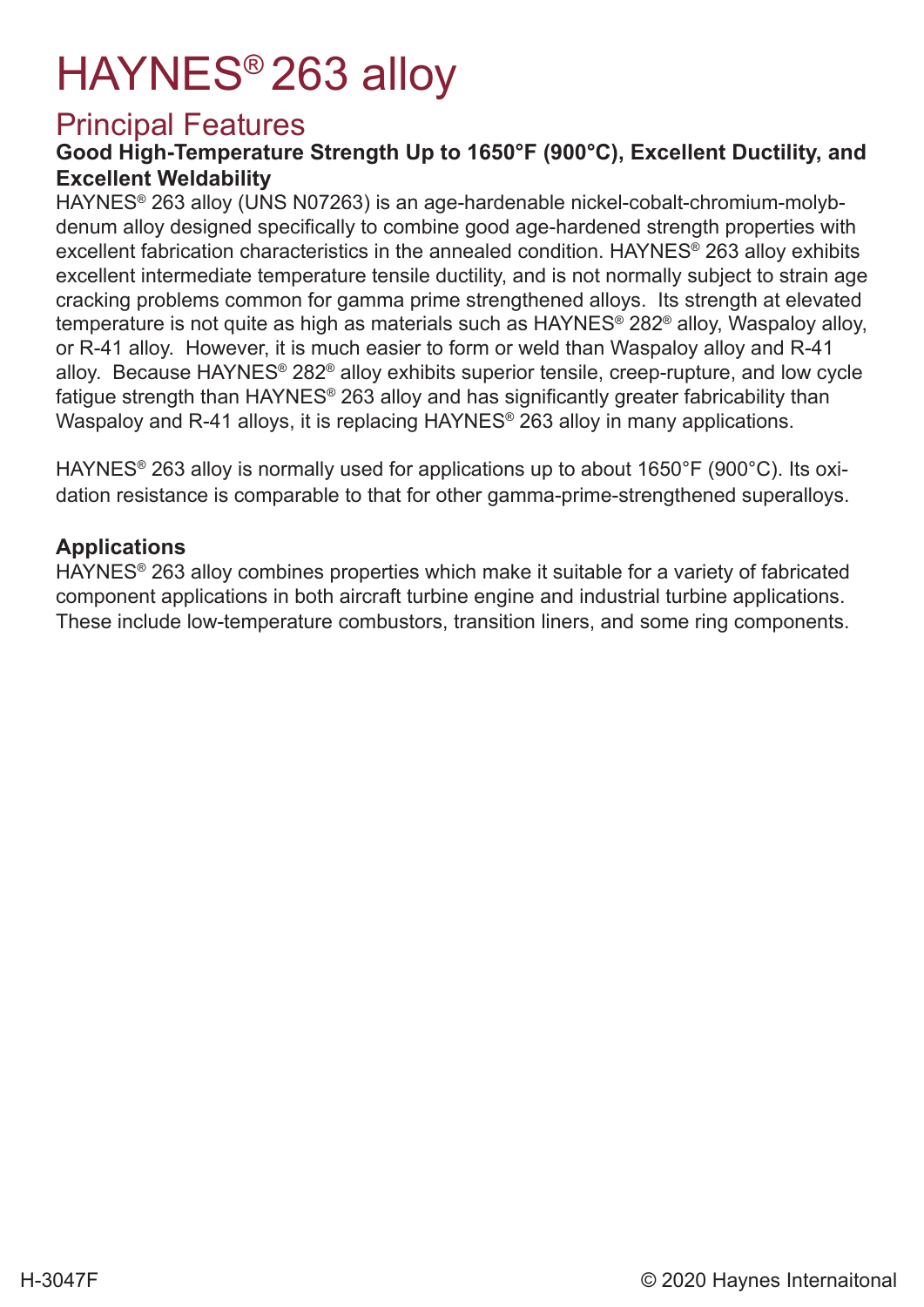# Nominal Composition

#### **Weight %**

| Nickel:                     | 52 Balance  |
|-----------------------------|-------------|
| <b>Cobalt:</b>              | 20          |
| Iron:                       | 0.70 max.   |
| <b>Chromium:</b>            | 20          |
| <b>Molybdenum:</b>          | 6           |
| <b>Manganese:</b>           | 0.40        |
| Silicon:                    | 0.20        |
| Aluminum:                   | $0.60$ max. |
| Titanium:                   | 2.40 max.   |
| Carbon:                     | 0.06        |
| <b>Boron:</b>               | 0.005 max.  |
| Zirconium:                  | $0.04$ max. |
| <b>Aluminum + Titanium:</b> | 2.60        |

# Creep and Stress Rupture Strength

#### **HAYNES**® **263 Alloy Sheet, Age-Hardened\***

|              |                    |               | Approximate Initial Stress to Produce Specified Creep in |            |     |            |
|--------------|--------------------|---------------|----------------------------------------------------------|------------|-----|------------|
|              | <b>Temperature</b> | <b>Creep</b>  | 100 h                                                    |            |     | 1,000h     |
| $\mathsf{P}$ | $\rm ^{\circ}C$    | $\frac{0}{0}$ | ksi                                                      | <b>MPa</b> | ksi | <b>MPa</b> |
| 1200         | 649                |               | 75                                                       | 517        | 58  | 400        |
|              |                    | R             | 77                                                       | 531        | 64  | 441        |
| 1300         | 704                |               | 54                                                       | 372        | 41  | 283        |
|              |                    | $\mathsf{R}$  | 60                                                       | 414        | 45  | 310        |
|              | 760                | 1             | 37                                                       | 255        | 25  | 172        |
| 1400         |                    | $\mathsf{R}$  | 42                                                       | 290        | 28  | 193        |
| 1500         | 816                | 1             | 22                                                       | 152        | 12  | 83         |
|              |                    | R             | 25                                                       | 172        | 15  | 103        |
| 1600         | 871                | 4             | 11                                                       | 76         | 6.0 | 41         |
|              |                    | R             | 14                                                       | 97         | 7.4 | 51         |
|              |                    | 4             | 5.7                                                      | 39         | 3.0 | 21         |
| 1700         | 927                | $\mathsf{R}$  | 7.3                                                      | 50         | 4.0 | 28         |

\*Samples were age hardened by treating at 1472°F (850°C)/8h/AC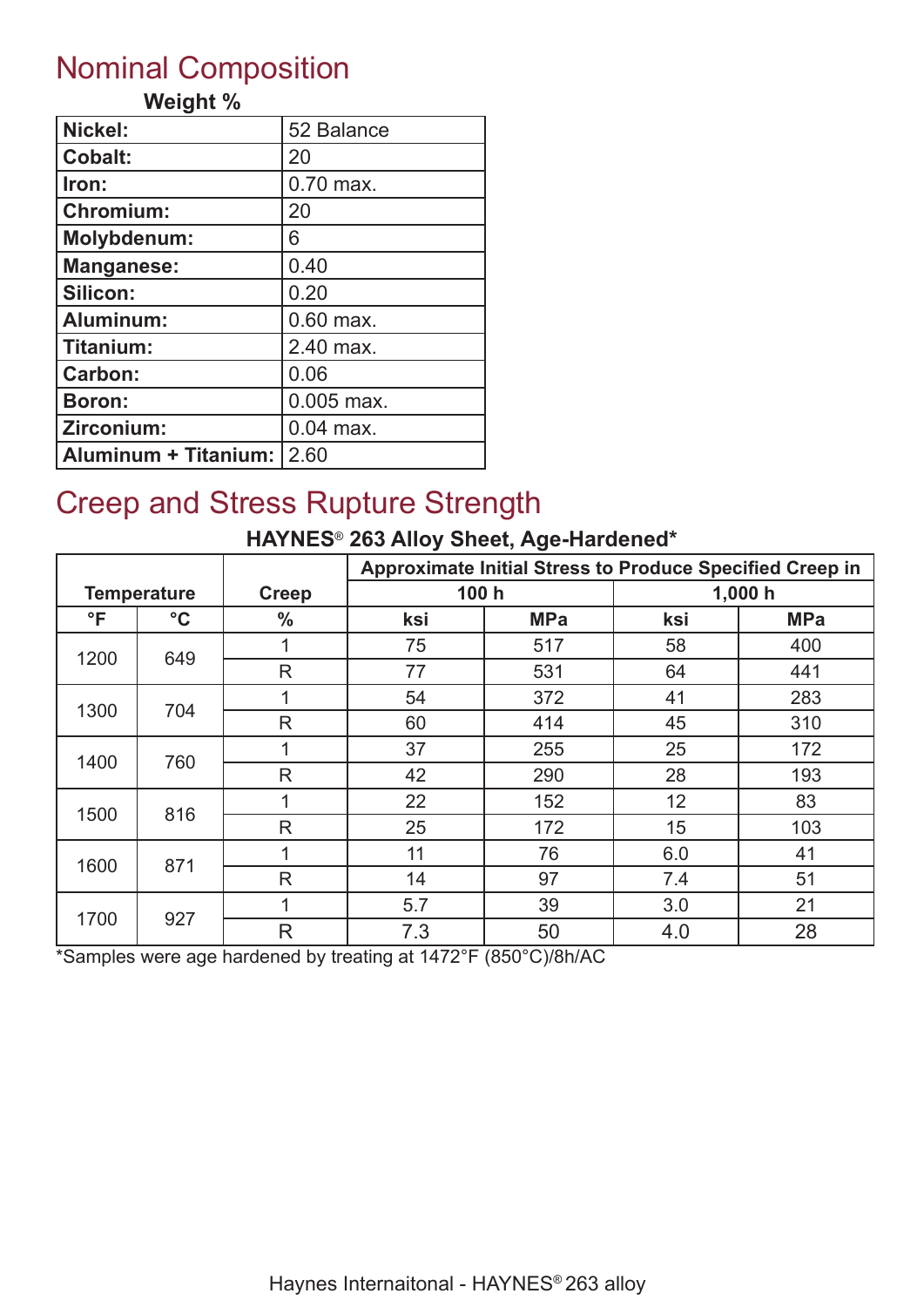### Creep and Stress Rupture Strength Continued

**Comparison of Stress to Produce 1% Creep in 1000 Hours in Sheet** At temperatures of 1200°F (649°C) and above, HAYNES<sup>®</sup> 263 alloy has creep strength less than those of two other gamma-prime strengthened alloys, HAYNES® 282® alloy and HAYNES® Waspaloy alloy. At temperatures greater than 1300°F (704°C), HAYNES® 263 has a creep strength far superior to that of HAYNES® 718 alloy.



### Thermal Stability

|                          | <b>Test Temperature</b> |                 |        | 0.2% Yield<br><b>Strength</b> | <b>Ultimate Tensile</b><br><b>Strength</b> |            | <b>4D Elongation</b> |
|--------------------------|-------------------------|-----------------|--------|-------------------------------|--------------------------------------------|------------|----------------------|
| <b>Condition</b>         | °F                      | $\rm ^{\circ}C$ | ksi    | <b>MPa</b>                    | ksi                                        | <b>MPa</b> | $\frac{0}{0}$        |
| <b>Solution Annealed</b> | <b>RT</b>               | <b>RT</b>       | 58     | 400                           | 120.1                                      | 828        | 53.3                 |
|                          | <b>RT</b>               | <b>RT</b>       | 93.1   | 642                           | 154.2                                      | 1063       | 36.9                 |
|                          | 1200                    | 649             | 78.2   | 539                           | 132.3                                      | 912        | 38.6                 |
| Age Hardened*            | 1400                    | 760             | 79.2   | 546                           | 100                                        | 689        | 29.5                 |
|                          | 1500                    | 816             | 69.3   | 478                           | 77.9                                       | 537        | 36.9                 |
|                          | 1600                    | 871             | 42.2   | 291                           | 49.4                                       | 341        | 61.2                 |
| Age Hardened* +          | <b>RT</b>               | <b>RT</b>       | 113.3  | 781                           | 176.8                                      | 1219       | 28.7                 |
| 1200°F/8000h             | 1200                    | 649             | 96.7** | 667**                         | 149.2**                                    | 1029**     | $31.3**$             |
| Age Hardened* +          | <b>RT</b>               | <b>RT</b>       | 83.3   | 574                           | 151.3                                      | 1043       | 24.8                 |
| 1400°F/8000h             | 1400                    | 760             | 60.9   | 420                           | 83.7                                       | 577        | 36.4                 |
| Age Hardened* +          | <b>RT</b>               | <b>RT</b>       | 77.5   | 534                           | 132.8                                      | 916        | 23                   |
| 1500°F/8000h             | 1500                    | 816             | 42     | 290                           | 58.6                                       | 404        | 37                   |
| Age Hardened* +          | RT                      | <b>RT</b>       | 54.9   | 379                           | 115.7                                      | 798        | 37.8                 |
| 1600°F/8000h<br>≂        | 1600                    | 871             | 38.4   | 265                           | 25.5                                       | 176        | 49.1                 |

\* Samples were age hardened by treating at 1472°F for 8 hours and air cooling.

\*\* Limited data

#### Haynes Internaitonal - HAYNES® 263 alloy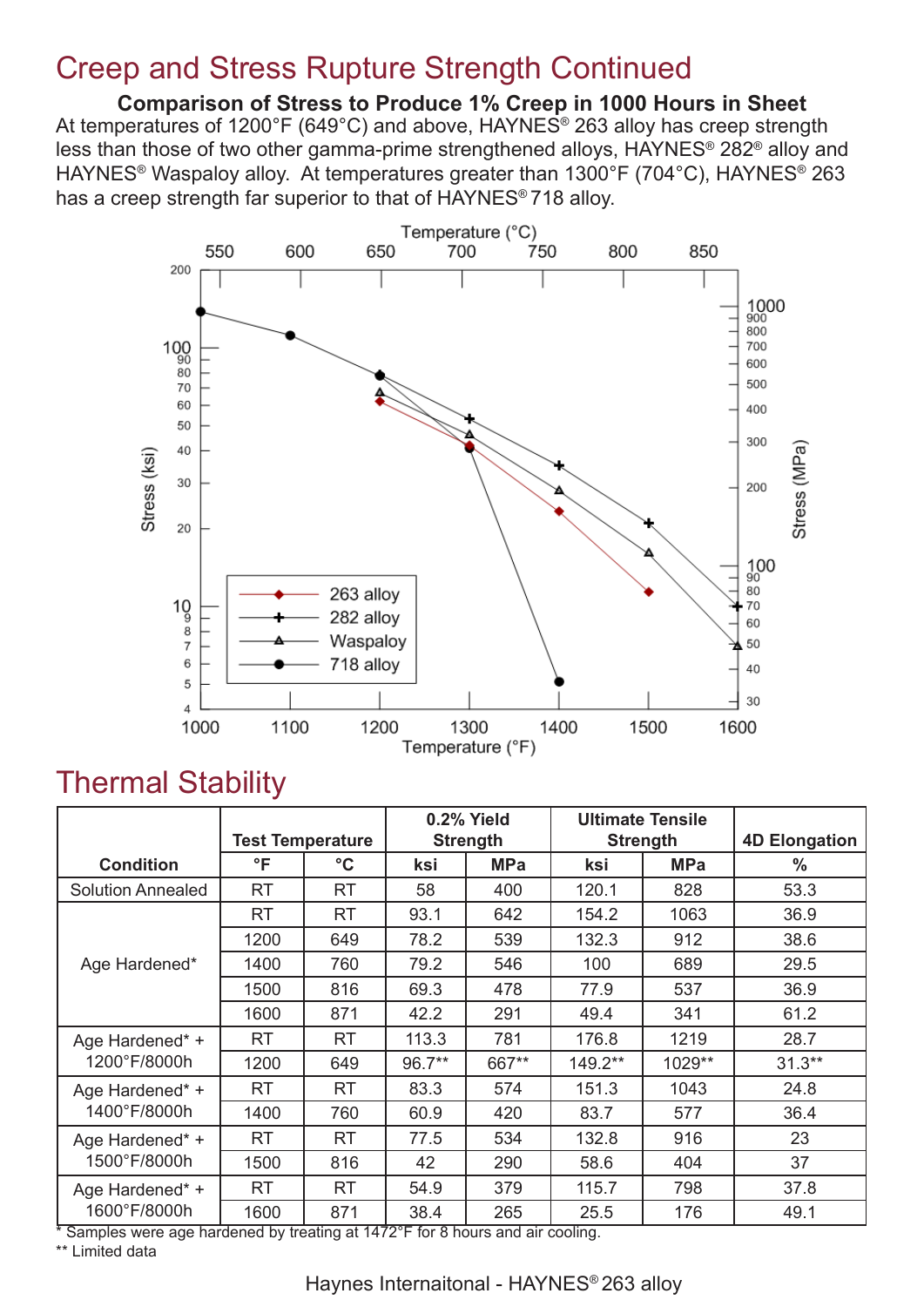# Tensile Properties

|              |                                                |         |            | <b>Ultimate Tensile</b> |                   |               |
|--------------|------------------------------------------------|---------|------------|-------------------------|-------------------|---------------|
|              | 0.2% Yield Strength<br><b>Test Temperature</b> |         |            | <b>Strength</b>         | <b>Elongation</b> |               |
| $\mathsf{P}$ | $\rm ^{\circ}C$                                | ksi     | <b>MPa</b> | ksi                     | <b>MPa</b>        | $\frac{0}{0}$ |
| <b>RT</b>    | <b>RT</b>                                      | 89.2    | 615        | 151.0                   | 1041              | 35.8          |
| 400*         | $204*$                                         | $82.3*$ | 567*       | 139.6*                  | 963*              | $40.9*$       |
| 800*         | $427*$                                         | $80.4*$ | 554*       | $126.7*$                | 874*              | $39.6*$       |
| 1000         | 537                                            | 76.4    | 527        | 124.8                   | 860               | 42.1          |
| 1200         | 649                                            | 75.2    | 518        | 130.7                   | 901               | 36.9          |
| 1400         | 760                                            | 76.0    | 524        | 100.9                   | 696               | 26.6          |
| 1500*        | 816*                                           | 68.2*   | 470*       | $77.3*$                 | 533*              | $35.2*$       |
| 1600         | 871                                            | 43      | 296        | 50.5                    | 348               | 58.1          |
| 1700         | 927                                            | 17.0    | 117        | 25.0                    | 172               | 105.2         |
| 1800         | 982                                            | 12.3    | 85         | 17.9                    | 123               | 95.1          |
| 2000         | 1093                                           | 5.5     | 38         | 9.0                     | 62                | 103.6         |

#### **Cold-Rolled Sheet, Solution Treated and Aged**

\* Limited data

Mill Annealed +1472°F/8h/Air Cool

|                         | <u>oola nolloa malo, oolation moaloa aha Agoa</u> |                     |            |                                            |                   |               |  |  |
|-------------------------|---------------------------------------------------|---------------------|------------|--------------------------------------------|-------------------|---------------|--|--|
| <b>Test Temperature</b> |                                                   | 0.2% Yield Strength |            | <b>Ultimate Tensile</b><br><b>Strength</b> | <b>Elongation</b> |               |  |  |
| $\mathsf{P}$            | $\rm ^{\circ}C$                                   | ksi                 | <b>MPa</b> | ksi                                        | <b>MPa</b>        | $\frac{0}{0}$ |  |  |
| <b>RT</b>               | <b>RT</b>                                         | 84.7                | 584        | 147.7                                      | 1018              | 30.4          |  |  |
| 400*                    | $204*$                                            | $74.5*$             | $514*$     | 139.6*                                     | 963*              | $34.2*$       |  |  |
| 800*                    | $427*$                                            | $70.9*$             | 489*       | 126.8*                                     | 874*              | $41.2*$       |  |  |
| 1000                    | 537                                               | 74.3                | 512        | 122.6                                      | 845               | 42.5          |  |  |
| 1200                    | 649                                               | 71.8                | 495        | 125.8                                      | 867               | 32.7          |  |  |
| 1400                    | 760                                               | 72.5                | 500        | 101.9                                      | 703               | 19.9          |  |  |
| 1500*                   | $816*$                                            | $64.1*$             | 442*       | $81.8*$                                    | 564*              | $22.8*$       |  |  |
| 1600                    | 871                                               | 45.2                | 312        | 53.2                                       | 367               | 47.5          |  |  |
| 1800                    | 982                                               | 12.5                | 86         | 18.8                                       | 130               | 101.6         |  |  |
| 2000                    | 1093                                              | 6                   | 41         | 9.1                                        | 63                | 114.8         |  |  |

#### **Cold-Rolled Plate, Solution Treated and Aged**

\* Limited data

Mill Annealed +1472°F/8h/Air Cool

# Aged Hardness

#### **Age Hardened Room Temperature Hardness**

| Form  | <b>Hardness</b> |
|-------|-----------------|
| Sheet | <b>26 HRC</b>   |
| Plate | 27 HRC          |

Mill Annealed +1472°F/8h/Air Cool

HRC = Hardness Rockwell "C"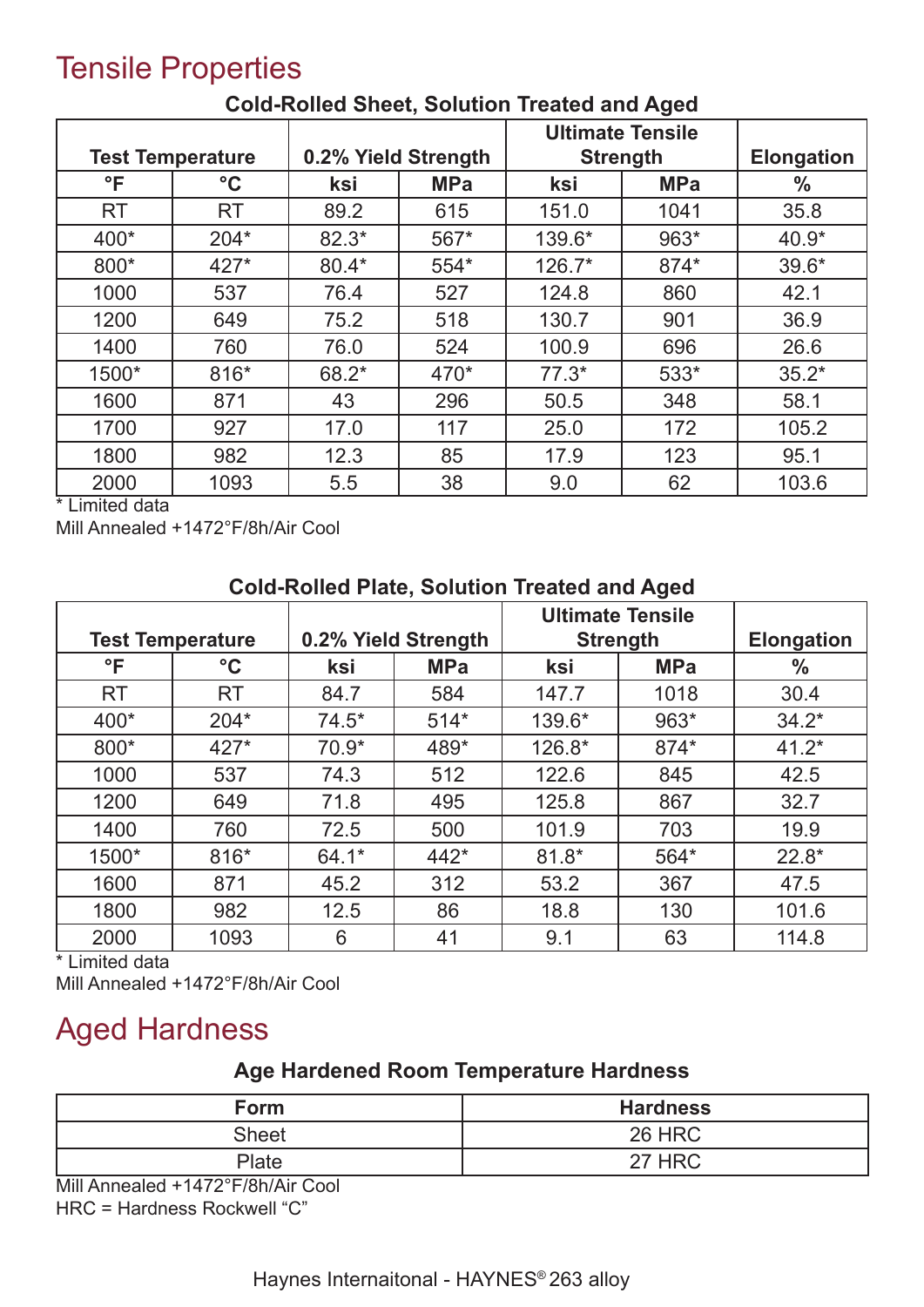### Oxidation Resistance

#### **Static Oxidation Testing**

Environment: Flowing Air Test Duration: 1,008 h Number of Cycles: 6 Cycle Length: 168 h Temperatures: 1600, 1700, 1800°F (871, 927, 982°C) Metal Loss =  $(A-B)/2$ Average Internal Penetration = C Maximum Internal Penetration = D Average Metal Affected = Metal Loss + Average Internal Penetration Maximum Metal Affected = Metal Loss + Maximum Internal Penetration



#### **Comparative Oxidation Resistance in Flowing Air, 1008 Hours**

|                 |                    |                | 1600°F (871°C) |                                   |                    | 1700°F (927°C) |      |                                   |                    | 1800°F (982°C) |                |                 |  |
|-----------------|--------------------|----------------|----------------|-----------------------------------|--------------------|----------------|------|-----------------------------------|--------------------|----------------|----------------|-----------------|--|
|                 | <b>Metal Loss,</b> | mils $(\mu m)$ |                | Avg. Met. Aff.<br>mils, $(\mu m)$ | <b>Metal Loss,</b> | mils $(\mu m)$ |      | Avg. Met. Aff.<br>mils, $(\mu m)$ | <b>Metal Loss,</b> | mils $(\mu m)$ | Avg. Met. Aff. | mils, $(\mu m)$ |  |
| <b>Alloy</b>    | mils               | µm             | mils           | um                                | mils               | µm             | mils | µm                                | mils               | µm             | mils           | µm              |  |
| 263             | 0.1                | 3              | 0.4            | 10                                | 0.2                | 5              | 0.7  | 18                                | 0.9                | 23             | 5.0            | 127             |  |
| $282^\circ$     | 0.2                | 5              | 0.6            | 15                                | 0.1                | 3              | 1.1  | 28                                | 0.2                | 5              | 1.8            | 46              |  |
| $R-41$          | 0.2                | 5              | 0.8            | 20                                | 0.2                | 5              | 1.5  | 38                                | 0.2                | 5              | 2.9            | 74              |  |
| <b>Waspaloy</b> | 0.3                | 8              | 1.4            | 36                                | 0.3                | 8              | 3.4  | 86                                | 0.7                | 18             | 5.0            | 127             |  |

#### **Dynamic Oxidation Testing (Burner Rig)**

Burner rig oxidation tests were conducted by exposing, in a rotating holder, samples 0.375 inch x 2.5 inches x thickness (9.5mm x 64mm x thickness) to the products of combustion of fuel oil (2 parts No. 1 and 1 part No. 2), burned at an air to fuel ratio of about 50:1. The gas velocity was about 0.3 mach. Samples were automatically removed from the gas stream every 30 minutes and fan cooled to less than 500°F (260°C) and then reinserted into the flame tunnel

|                  |      | 1600°F (871°C), 1000 hours, 30 minute cycles |                                   |     |                    | 1800°F (982°C), 1000 hours, 30 minute cycles |      |                                   |  |
|------------------|------|----------------------------------------------|-----------------------------------|-----|--------------------|----------------------------------------------|------|-----------------------------------|--|
|                  |      | <b>Metal Loss,</b><br>mils $(\mu m)$         | Avg. Met. Aff.<br>mils, $(\mu m)$ |     | <b>Metal Loss,</b> | mils $(\mu m)$                               |      | Avg. Met. Aff.<br>mils, $(\mu m)$ |  |
| <b>Alloy</b>     | mils | µm                                           | mils                              | µm  | mils               | µm                                           | mils | μm                                |  |
| 263              | 1.4  | 36                                           | 4.0                               | 102 | 12.5               | 318                                          | 16.1 | 409                               |  |
| 282 <sup>®</sup> | 1.8  | 46                                           | 4.2                               | 107 | 8.0                | 203                                          | 13.0 | 330                               |  |
| <b>Waspaloy</b>  | 1.9  | 48                                           | 4.3                               | 109 | 9.5                | 241                                          | 13.6 | 345                               |  |
| $R-41$           | 1.2  | 30                                           | 4.4                               | 112 | 5.8                | 147                                          | 12.1 | 307                               |  |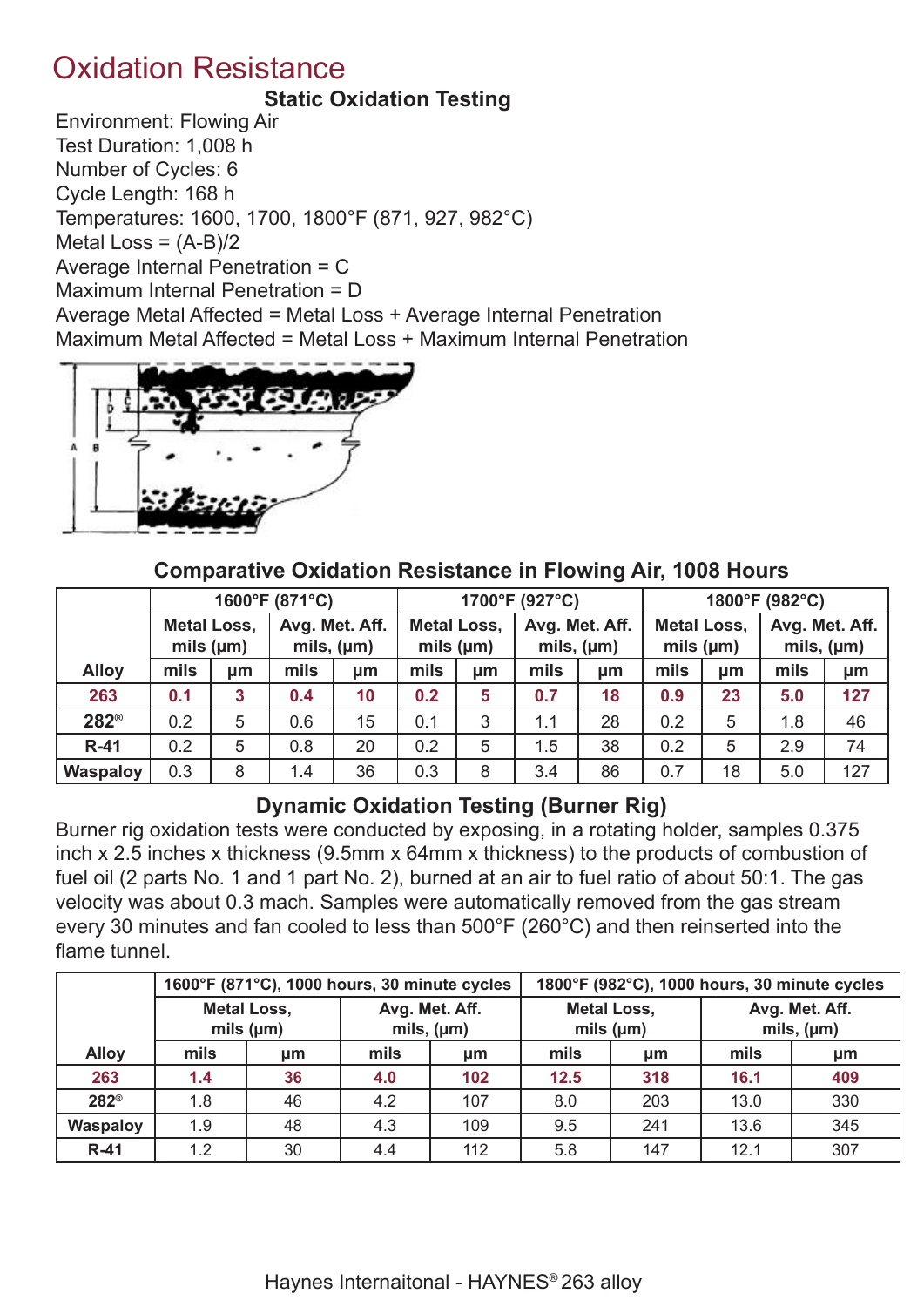# Physical Properties

| <b>Physical Property</b>                |             | <b>British Units</b>              |                 | <b>Metric Units</b>         |
|-----------------------------------------|-------------|-----------------------------------|-----------------|-----------------------------|
| <b>Density</b>                          | <b>RT</b>   | $0.302$ lb/in <sup>3</sup>        | <b>RT</b>       | 8.36 g/cm <sup>3</sup>      |
| <b>Melting Range</b>                    | 2370-2470°F |                                   | 1300-1355°C     |                             |
|                                         | <b>RT</b>   | 45.3 µohm-in                      | <b>RT</b>       | 115 µohm-cm                 |
|                                         | 200°F       | 45.8 µohm-in                      | $100^{\circ}$ C | 116 µohm-cm                 |
|                                         | 400°F       | 46.5 µohm-in                      | $200^{\circ}$ C | 118 µohm-cm                 |
|                                         | 600°F       | 47.5 µohm-in                      | 300°C           | 120 µohm-cm                 |
|                                         | 800°F       | 48.2 µohm-in                      | $400^{\circ}$ C | 122 µohm-cm                 |
| <b>Electrical</b><br><b>Resistivity</b> | 1000°F      | 49.1 µohm-in                      | 500°C           | 124 µohm-cm                 |
|                                         | 1200°F      | 49.6 µohm-in                      | 600°C           | 126 µohm-cm                 |
|                                         | 1400°F      | 49.4 µohm-in                      | 700°C           | 126 µohm-cm                 |
|                                         | 1600°F      | 48.9 µohm-in                      | 800°C           | 125 µohm-cm                 |
|                                         | 1800°F      | 48.9 µohm-in                      | 900°C           | 124 µohm-cm                 |
|                                         |             |                                   | 1000°C          | 124 µohm-cm                 |
|                                         | <b>RT</b>   | 81 Btu-in/ft <sup>2</sup> -hr-°F  | <b>RT</b>       | 11.7 W/m-°C                 |
|                                         | 200°F       | 89 Btu-in/ft <sup>2</sup> -hr-°F  | $100^{\circ}$ C | 13.0 W/m-°C                 |
|                                         | 400°F       | 103 Btu-in/ft <sup>2</sup> -hr-°F | $200^{\circ}$ C | 14.7 W/m-°C                 |
|                                         | 600°F       | 115 Btu-in/ft <sup>2</sup> -hr-°F | $300^{\circ}$ C | 16.3 W/m-°C                 |
|                                         | 800°F       | 128 Btu-in/ft <sup>2</sup> -hr-°F | 400°C           | 18.0 W/m-°C                 |
| <b>Thermal</b><br><b>Conductivity</b>   | 1000°F      | 141 Btu-in/ft <sup>2</sup> -hr-°F | 500°C           | 19.7 W/m-°C                 |
|                                         | 1200°F      | 154 Btu-in/ft <sup>2</sup> -hr-°F | 600°C           | 21.4 W/m-°C                 |
|                                         | 1400°F      | 167 Btu-in/ft <sup>2</sup> -hr-°F | 700°C           | 23.0 W/m-°C                 |
|                                         | 1600°F      | 182 Btu-in/ft <sup>2</sup> -hr-°F | 800°C           | 24.7 W/m-°C                 |
|                                         | 1800°F      | 195 Btu-in/ft <sup>2</sup> -hr-°F | 900°C           | 26.8 W/m-°C                 |
|                                         |             |                                   | 1000°C          | 28.5 W/m-°C                 |
|                                         | 70-200°F    | 6.2 µin/in-°F                     | 25-100°C        | 11.1 $\mu$ m/m- °C          |
|                                         | 70-400°F    | $6.7 \mu$ in/in- $\degree$ F      | 25-200°C        | 12.1 µm/m- °C               |
|                                         | 70-600°F    | $7.1 \mu$ in/in- $\degree$ F      | 25-300°C        | 12.7 $\mu$ m/m- $\degree$ C |
|                                         | 70-800°F    | $7.2 \mu$ in/in- $\degree$ F      | 25-400°C        | 12.8 µm/m- °C               |
| <b>Mean Coefficient of</b>              | 70-1000°F   | $7.6 \mu$ in/in- $\degree$ F      | 25-500°C        | 13.6 µm/m- °C               |
| <b>Thermal Expansion</b>                | 70-1200°F   | 7.9 µin/in-°F                     | 25-600°C        | 13.9 µm/m- °C               |
|                                         | 70-1400°F   | 8.3 µin/in-°F                     | 25-700°C        | 14.7 µm/m- °C               |
|                                         | 70-1600°F   | 9.0 µin/in-°F                     | 25-800°C        | 15.4 µm/m- °C               |
|                                         | 70-1800°F   | 9.9 µin/in-°F                     | 25-900°C        | 17.0 µm/m- °C               |
|                                         |             |                                   | 25-1000°C       | 18.1 µm/m- °C               |

RT= Room Temperature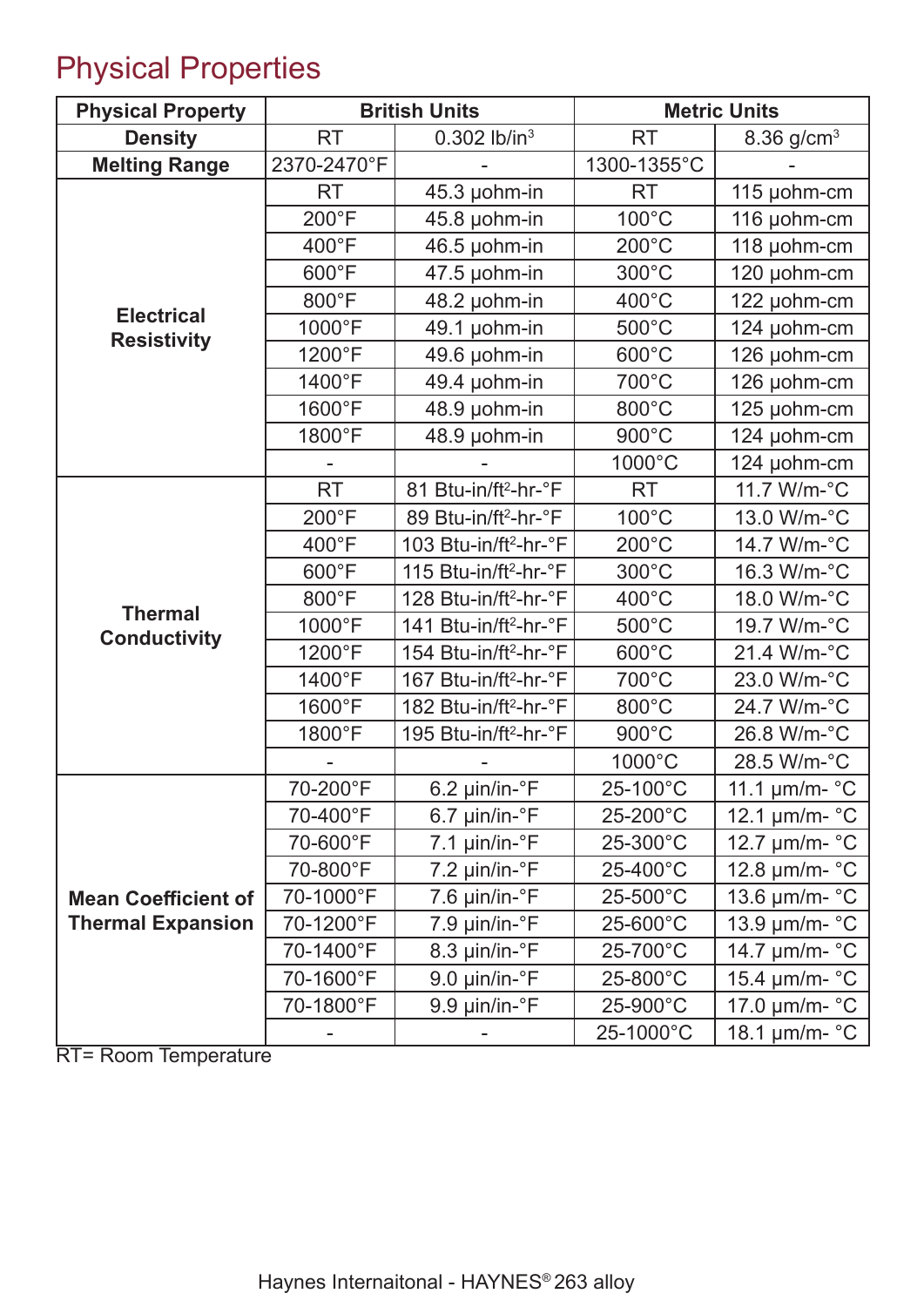# Physical Properties Continued

| <b>Physical Property</b>                |                 | <b>British Units</b>       |                 | <b>Metric Units</b> |
|-----------------------------------------|-----------------|----------------------------|-----------------|---------------------|
|                                         | <b>RT</b>       | 32.1 x 10 <sup>6</sup> psi | <b>RT</b>       | 221 GPa             |
|                                         | $200^{\circ}$ F | $31.7 \times 10^6$ psi     | $100^{\circ}$ C | 219 GPa             |
|                                         | $400^{\circ}$ F | 30.7 x 10 <sup>6</sup> psi | $200^{\circ}$ C | 212 GPa             |
|                                         | $600^{\circ}$ F | 29.6 x 10 <sup>6</sup> psi | $300^{\circ}$ C | 205 GPa             |
|                                         | $800^{\circ}$ F | 28.5 x 10 <sup>6</sup> psi | $400^{\circ}$ C | 198 GPa             |
| <b>Dynamic Modulus</b><br>of Elasticity | 1000°F          | $27.5 \times 10^6$ psi     | $500^{\circ}$ C | 192 GPa             |
|                                         | 1200°F          | $26.2 \times 10^6$ psi     | $600^{\circ}$ C | 185 GPa             |
|                                         | 1400°F          | $24.8 \times 10^6$ psi     | 700°C           | 176 GPa             |
|                                         | $1600^{\circ}F$ | $22.9 \times 10^6$ psi     | $800^{\circ}$ C | 166 GPa             |
|                                         | 1800°F          | $21.1 \times 10^6$ psi     | $900^{\circ}$ C | 154 GPa             |
|                                         |                 |                            | 1000°C          | 143 GPa             |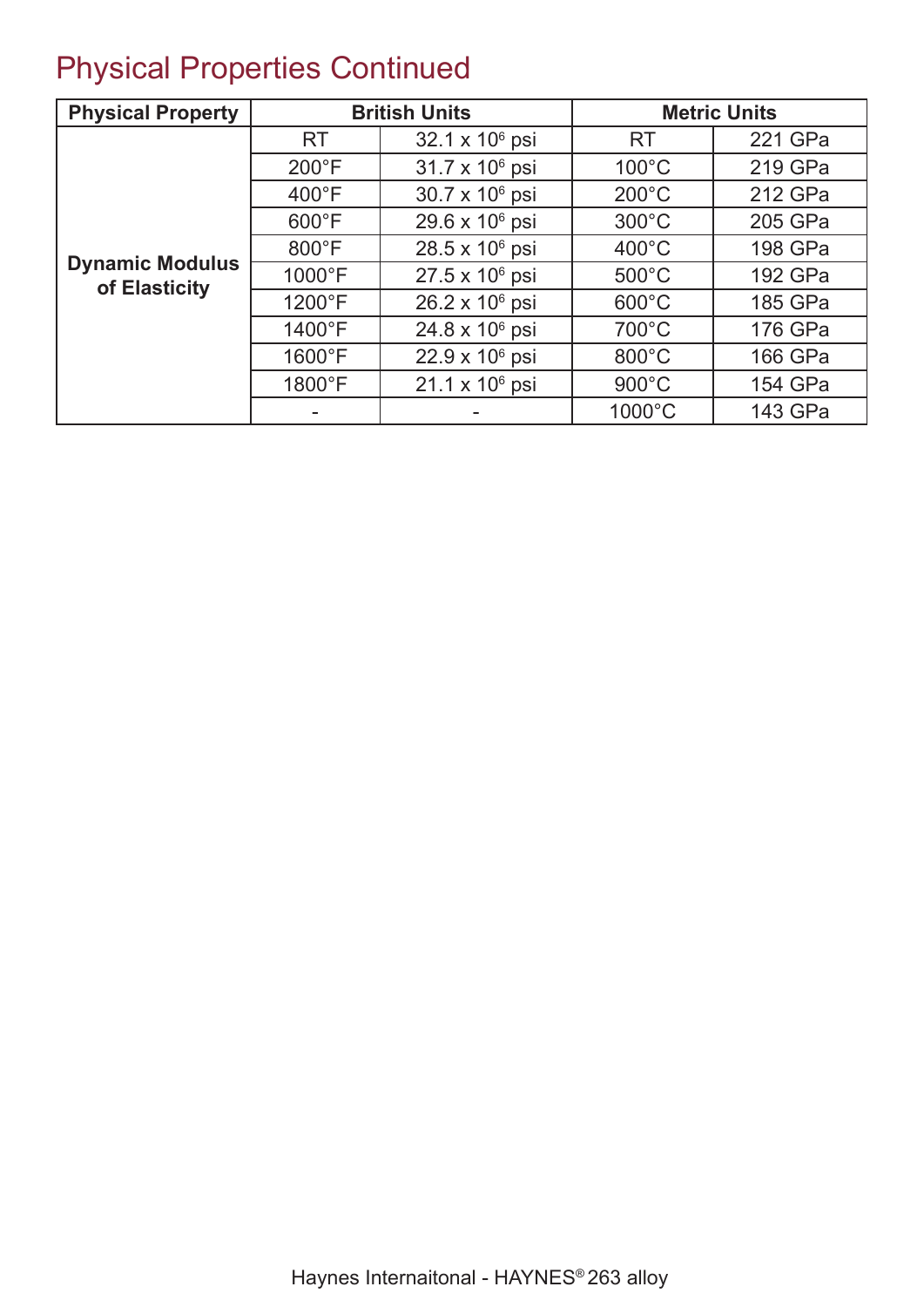# Low Cycle Fatigue



1500°F (816°C), Fully Reversed, R = -1, Waveform = Triangle, Frequency = 0.33Hz, Material: 0.125"(3.2 mm) Sheet\*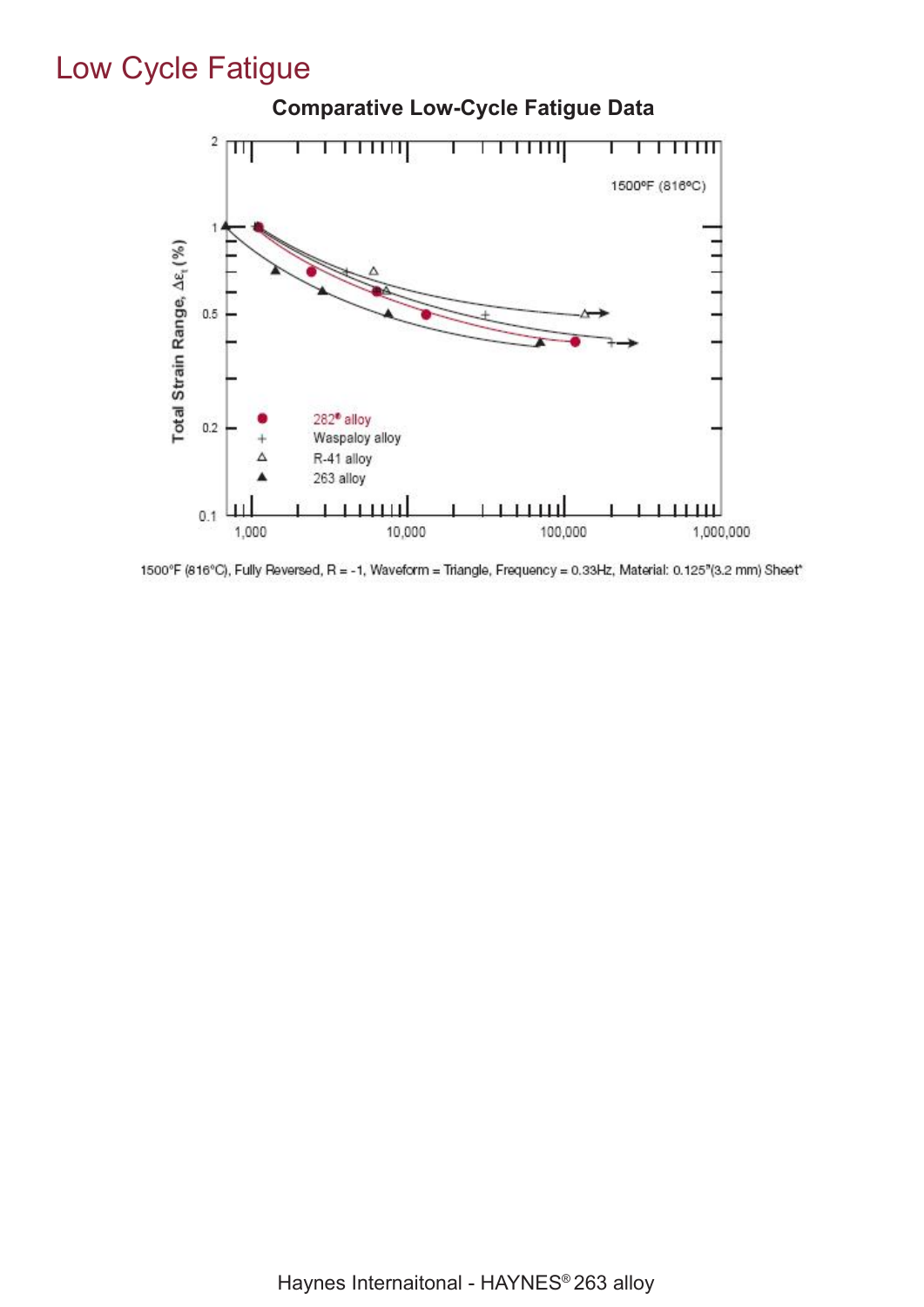# Fabrication and Welding

#### **Fabrication**

HAYNES® 263 alloy has excellent forming and welding characteristics. The hot working temperature range for the alloy is approximately 1750 to 2150°F (955- 1175°C). The alloy has excellent ductility in the annealed condition, and thus may also be formed by cold working. Intermediate annealing in the temperature range from 1900 to 2000°F (1040 to 1100°C) may be needed for complex component forming operations. All hot- or coldworked parts should be annealed and rapidly cooled in order to restore the best balance of properties.

#### **Welding**

For welding HAYNES® 263 alloy, please review the General Welding and Joining Guidelines. In addition to those guidelines, there are some additional considerations when welding 263 alloy.

HAYNES® 263 alloy is a precipitation-strengthened alloy and requires a postweld heat treatment (PWHT) to develop suitable properties. Postweld heat treatment for 263 alloy consists of two parts: a solution anneal, which is followed by a suitable aging treatment. Details can be found here. During PWHT, the gamma-prime phase (Ni3Al,Ti) precipitates and the alloy undergoes a slight volumetric contraction. This makes it susceptible to strainage cracking, which typically occurs upon heating to the solution annealing temperature. To inhibit strain-age cracking, the heating rate to the solution annealing temperature should be as fast as possible, within the capability of the furnace being used.

Filler metal of matching composition is suggested for welding 263 alloy to itself. For filler metal suggestions for welding 263 alloy to other alloys, please refer to the Haynes Welding SmartGuide, or contact Haynes International for further guidance.

|              | <b>Ultimate Tensile Strength</b> |            |      | <b>Yield Strength</b> |               |  |  |
|--------------|----------------------------------|------------|------|-----------------------|---------------|--|--|
|              | ksi                              | <b>MPa</b> | ksi  | <b>MPa</b>            | $\frac{0}{6}$ |  |  |
| <b>Sheet</b> | 116.9                            | 806        | 49.1 | 339                   | 57.5          |  |  |
| Plate        | 115.6                            | 797        | 47   | 329                   | 59.3          |  |  |

#### **Tensile Properties of Solution Annealed 263 at Room Temperature**

#### **Solution Annealed Room Temperature Hardness**

| Form        | <b>Hardness</b> | <b>Typical ASTM Grain Size</b> |
|-------------|-----------------|--------------------------------|
| Sheet       | 98 HRBW         | $5 - 7.5$                      |
| Plate<br>᠇᠇ | 31 HRC<br>.     | 4 - 6                          |

All samples tested in solution-annealed condition. HRBW = Hardness Rockwell "B", Tungsten Indentor. HRC = Hardness Rockwell "C".